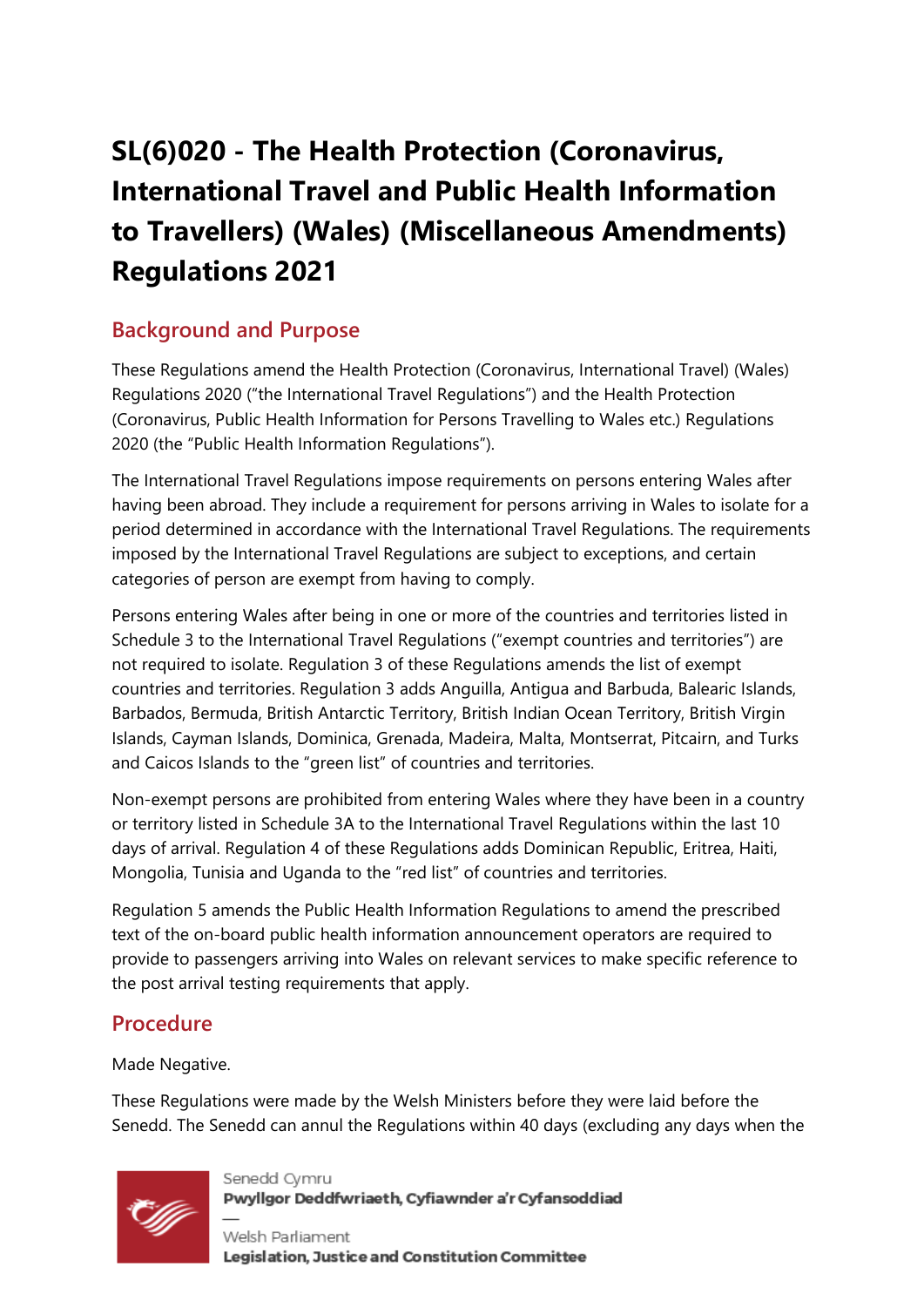Senedd is: (i) dissolved, or (ii) in recess for more than four days) of the date they were laid before the Senedd.

## **Technical Scrutiny**

No points are identified for reporting under Standing Order 21.2 in respect of this instrument.

## **Merits Scrutiny**

The following five points are identified for reporting under Standing Order 21.3 in respect of this instrument.

#### **1. Standing Order 21.3(ii) – that it is of political or legal importance or gives rise to issues of public policy likely to be of interest to the Senedd**

We note the breach of the 21-day rule (i.e. the rule that 21 days should pass between the date a "made negative" instrument is laid before the Senedd and the date the instrument comes into force), and the explanation for the breach provided by Eluned Morgan MS, Minister for Health and Social Services, in a letter to the Llywydd dated 28 June 2021.

The letter explains that:

*"Not adhering to the 21 day convention allows these Regulations to come into force at the earliest opportunity and continue the four nation approach to international travel; in view of the changing evidence on risk in relation to this disease this is considered necessary and justifiable in this case."*

#### **2. Standing Order 21.3(ii) – that it is of political or legal importance or gives rise to issues of public policy likely to be of interest to the Senedd**

We note the Welsh Government's justification for any potential interference with human rights. In particular, we note the following paragraphs in the Explanatory Memorandum:

*"The amendments contained in these Regulations do not change the engagement under the International Travel Regulations of individual rights under the Human Rights Act 1998 and the European Convention on Human Rights; the Government considers that they are justified for the purpose of preventing the spreading of infectious diseases and/or the interference is permitted on the basis that it is in pursuit of a legitimate aim, namely of protecting public health, and are proportionate.*

*The Government considers that the Public Health Information Regulations do not engage any of the individual rights under the Human Rights Act 1998 and the European Convention on Human Rights. And, to the extent that any such rights may be engaged, the Government considers that the interference is minimal and can be justified as being necessary and proportionate to achieve a legitimate aim. The amendments to the Public Health Information Regulations made by these Regulations do not change the engagement of individual rights."* 



Senedd Cymru Pwyllgor Deddfwriaeth, Cyfiawnder a'r Cyfansoddiad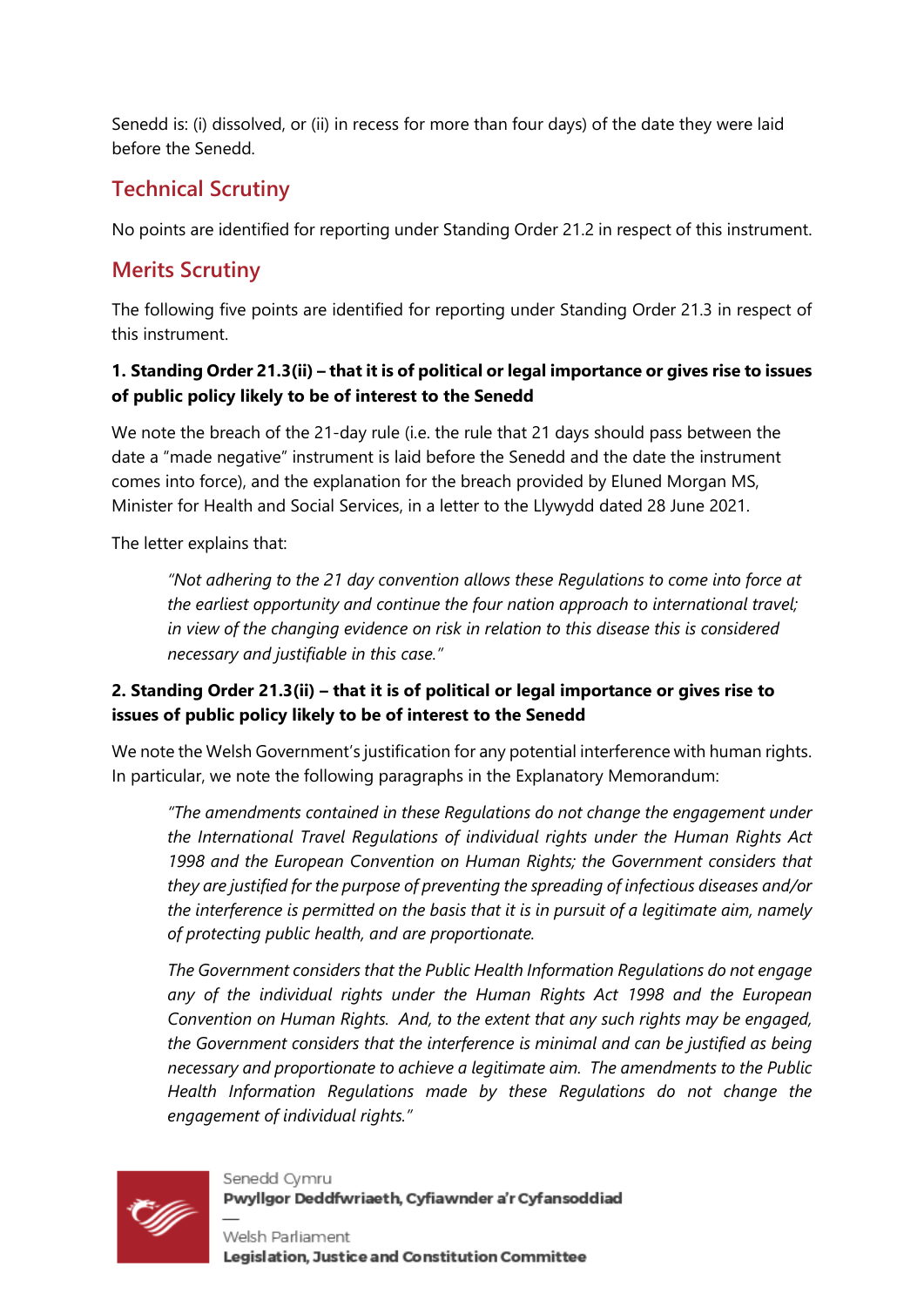#### **3. Standing Order 21.3(ii) – that it is of political or legal importance or gives rise to issues or public policy likely to be of interest to the Senedd**

We note that there has been no formal consultation on these Regulations. In particular, we note the following paragraph in the Explanatory Memorandum:

*"Given the serious and imminent threat arising from coronavirus and the need for an urgent public health response, there has been no public consultation in relation to these Regulations."*

It is noted that these Regulations amend the requirements to provide information to passengers arriving into Wales. In the absence of consultation prior to making these Regulations, the Government is asked to explain what, if any, action was taken to make operators aware of these changes ahead of them coming into force to ensure that operators could comply with the law, as amended.

#### **4. Standing Order 21.3(ii) – that it is of political or legal importance or gives rise to issues or public policy likely to be of interest to the Senedd**

Regulation 5 amends the Public Health Information Regulations to amend the prescribed text of the on-board public health information announcement operators are required to provide to passengers arriving into Wales. The previous on-board public health information announcement, as was previously set out in Schedule 1 to the Public Health Information Regulations, included the following text:

"*Simple measures you can take to help protect yourself and family are:*

*Wear a mask; wash your hands; avoid touching your face with your hands; practice social distancing; catch coughs and sneezes in a tissue and dispose of it immediately."*

Regulation 5 of these Regulations removes this text from the amended Schedule to the Public Health Information Regulations. The Government is asked to explain why this text will no longer form part of the on-board public health announcement operators are required to provide to passengers arriving into Wales on relevant services, particularly as wearing face coverings in indoor public places (including public transport) is a legal requirement in Wales.

#### **5. Standing Order 21.3(ii) – that it is of political or legal importance or gives rise to issues or public policy likely to be of interest to the Senedd**

The Explanatory Memorandum explains that a regulatory impact assessment has not been carried out in relation to these Regulations due to the need to put them in place urgently to deal with a serious and imminent threat to public health.

### **Welsh Government response**

A Welsh Government response is required in relation to the third and fourth merits points.



Senedd Cymru Pwyllgor Deddfwriaeth, Cyfiawnder a'r Cyfansoddiad